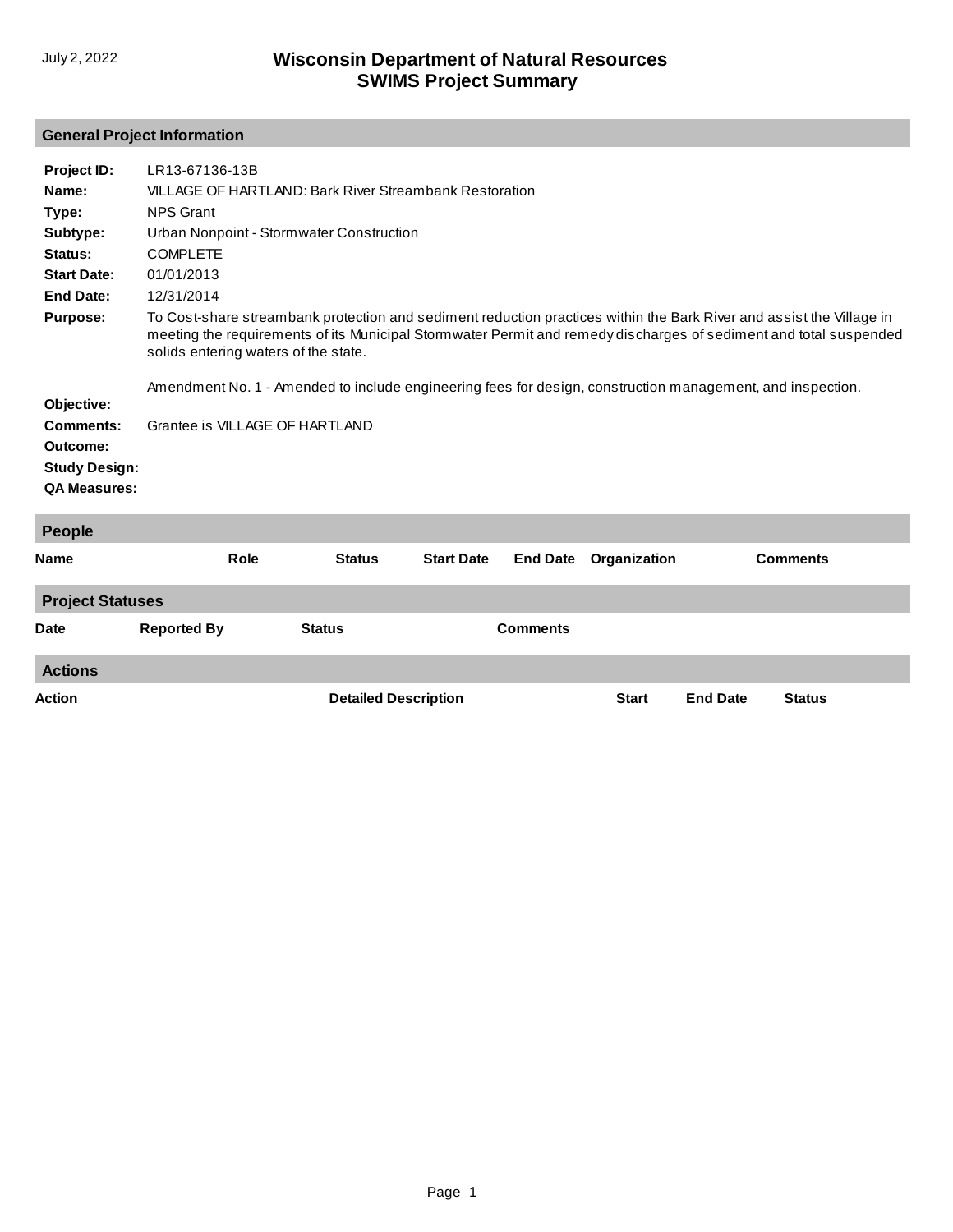| <b>Action</b>              |                                                                                                                                                                                                                                                                                                                                                                                                                                                                                               | <b>Detailed Description</b>                                                                                                                                                                                                                                                                                                                                                                                                                                                      | <b>Start</b>    | <b>End Date</b> | <b>Status</b>   |
|----------------------------|-----------------------------------------------------------------------------------------------------------------------------------------------------------------------------------------------------------------------------------------------------------------------------------------------------------------------------------------------------------------------------------------------------------------------------------------------------------------------------------------------|----------------------------------------------------------------------------------------------------------------------------------------------------------------------------------------------------------------------------------------------------------------------------------------------------------------------------------------------------------------------------------------------------------------------------------------------------------------------------------|-----------------|-----------------|-----------------|
|                            | Runoff Grant - Urban Nonpoint Source &<br>Stormwater Management - Construction                                                                                                                                                                                                                                                                                                                                                                                                                |                                                                                                                                                                                                                                                                                                                                                                                                                                                                                  | 01/01/2013      | 12/31/2014      | <b>COMPLETE</b> |
| Details:                   | <b>Parameter</b><br>Developed Urban Areas: Other<br>(Please Specify)<br>Fueling and Maintenance<br>Areas: Oily sheen presence<br>Infiltration: % Pre-development<br>stay-on volume<br>Infiltration: Cubic feet stay-on<br>volume<br>NR 216: 20-40% Reduction in<br>TSS - % reduction<br>NR 216: 20-40% Reduction in<br><b>TSS - Pounds reduced</b><br>Peak Flow Discharge: Change<br>in cubic feet per second<br>Protective Areas: Feet of bank 640<br>protected<br>Streambanks: Feet of bank | <b>Value/Amount</b><br><b>Units</b>                                                                                                                                                                                                                                                                                                                                                                                                                                              | FT              | <b>Comments</b> |                 |
|                            | protected<br>Streambanks: Tons of bank<br>erosion reduced<br>non NR 216: 20-40%<br>Reduction in TSS - %<br>reduction<br>non NR 216: 20-40%<br>Reduction in TSS - Pounds<br>reduced                                                                                                                                                                                                                                                                                                            |                                                                                                                                                                                                                                                                                                                                                                                                                                                                                  |                 |                 |                 |
| <b>Grant Awarded</b>       |                                                                                                                                                                                                                                                                                                                                                                                                                                                                                               | This project is an installation of nonpoint<br>source best management practices to<br>contribute to the restoration of<br>Wisconsin¿s waters and was funded by<br>the 319 grant. Specifically, the grantee will<br>implement: streambank protection and<br>sediment reduction practices within the<br>Bark River and assist the Village in<br>meeting the requirements of its Municipal<br>Stormwater Permit and remedy<br>discharges of sediment and total<br>suspended solids. | 01/01/2013      | 12/31/2014      | <b>COMPLETE</b> |
|                            | Protect Riparian or Shorelands                                                                                                                                                                                                                                                                                                                                                                                                                                                                | This project is an installation of nonpoint<br>source best management practices to<br>contribute to the restoration of<br>Wisconsin?s waters and was funded by<br>the 319 grant. Specifically, the grantee will<br>implement: streambank protection and<br>sediment reduction practices within the<br>Bark River and assist the Village in<br>meeting the requirements of its Municipal<br>Stormwater Permit and remedy<br>discharges of sediment and total<br>suspended solids. | 01/01/2013      | 12/31/2014      | <b>COMPLETE</b> |
| <b>Monitoring Stations</b> |                                                                                                                                                                                                                                                                                                                                                                                                                                                                                               |                                                                                                                                                                                                                                                                                                                                                                                                                                                                                  |                 |                 |                 |
| <b>Station ID</b>          | <b>Name</b>                                                                                                                                                                                                                                                                                                                                                                                                                                                                                   |                                                                                                                                                                                                                                                                                                                                                                                                                                                                                  | <b>Comments</b> |                 |                 |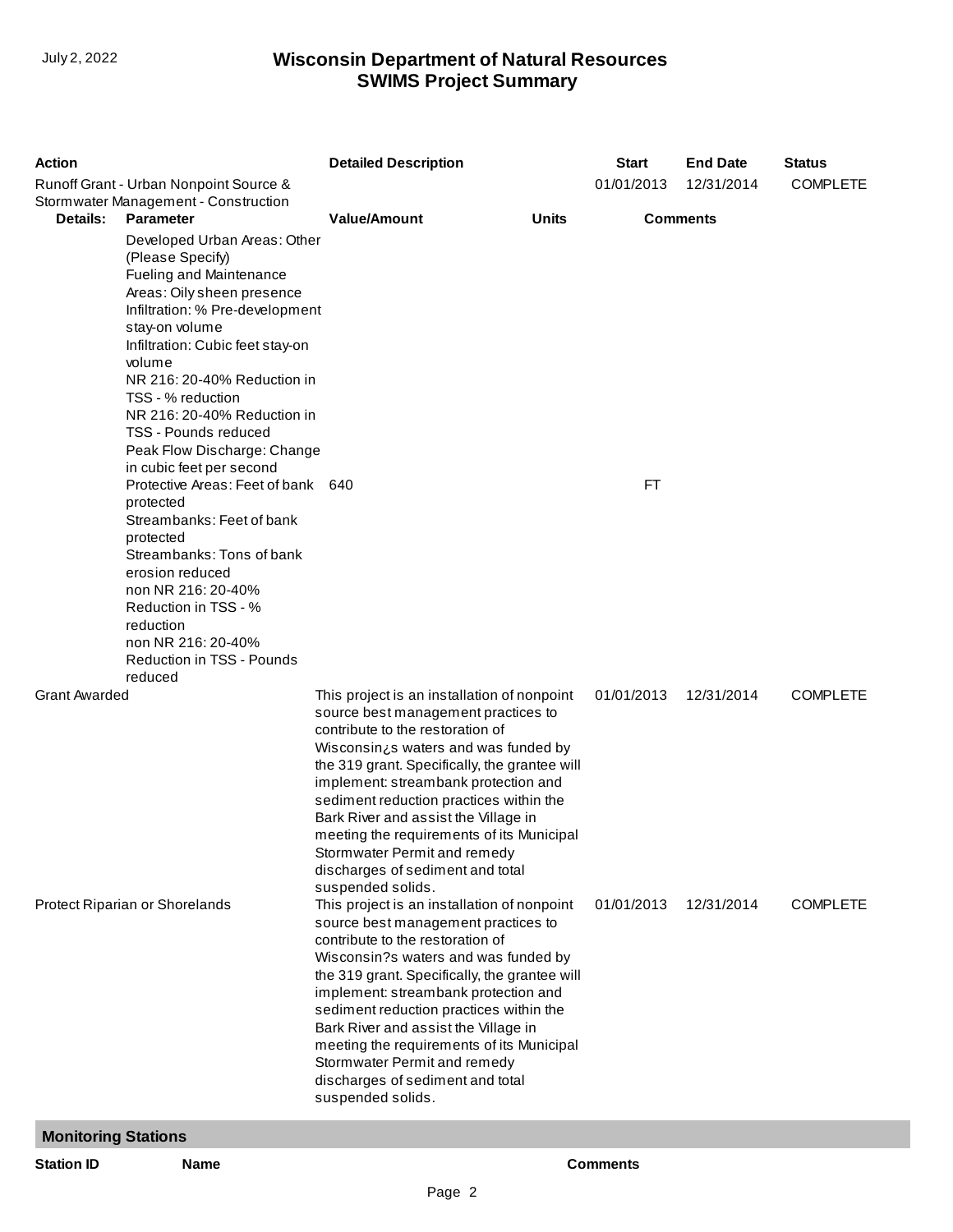| <b>Assessment Units</b> |                |                                       |                         |  |
|-------------------------|----------------|---------------------------------------|-------------------------|--|
| <b>WBIC</b>             | <b>Segment</b> | <b>Local Name</b>                     | <b>Official Name</b>    |  |
| 300                     | 1              | Lower Kelly Lake                      | Lower Kelly Lake        |  |
| 2900                    | $\overline{2}$ | <b>Root River</b>                     | <b>Root River</b>       |  |
| 5200                    | 1              | Dumkes Lake                           | Dumkes Lake             |  |
| 6200                    | 1              | <b>Tess Corners Creek</b>             | Unnamed                 |  |
| 6300                    | 1              | <b>Local Water</b>                    | Unnamed                 |  |
| 7100                    | 1              | <b>Upper Kelly Lake</b>               | <b>Upper Kelly Lake</b> |  |
| 7635                    | 1              | <b>Wildcat Creek</b>                  | Unnamed                 |  |
| 12025                   | 1              | Un Lake                               | Unnamed                 |  |
| 16000                   | 5              | Menomonee River                       | Menomonee River         |  |
| 16700                   | $\overline{2}$ | <b>Underwood Creek</b>                | <b>Underwood Creek</b>  |  |
| 16800                   | 1              | South Branch Of Underwood Creek       | Unnamed                 |  |
| 17000                   | 1              | Local Water                           | Unnamed                 |  |
| 17100                   | 1              | Un. Creek (T07n R 20e Se Se 15)       | Dousman Ditch           |  |
| 18100                   | 1              | <b>Butler Ditch</b>                   | Unnamed                 |  |
| 18350                   | 1              | Unnamed Stream (R21e S18)             | Unnamed                 |  |
| 18400                   | 1              | <b>Lilly Creek</b>                    | Unnamed                 |  |
| 18450                   | 1              | Nor-X-Way Channel                     | Unnamed                 |  |
| 18800                   | 1              | <b>Willow Creek</b>                   | <b>Willow Creek</b>     |  |
| 81000                   | 1              | Unnamed                               | Unnamed                 |  |
| 740600                  | 1              | <b>Etter Lake</b>                     | <b>Etter Lake</b>       |  |
| 740800                  | 1              | Lannon County Park Pond               | Lannon County Park Pond |  |
| 741100                  | 1              | Norris Pond                           | Norris Pond             |  |
| 742000                  | 1              | Un Lake                               | Unnamed                 |  |
| 742100                  | 1              | Un Lake                               | Unnamed                 |  |
| 742200                  | 1              | <b>Local Water</b>                    | Unnamed                 |  |
| 742210                  | 1              | Un Lake                               | Unnamed                 |  |
| 742215                  | 1              | Un Lake                               | Unnamed                 |  |
| 742220                  | 1              | Un Lake                               | Unnamed                 |  |
| 742230                  | 1              | Un Lake                               | Unnamed                 |  |
| 742240                  | 1              | Un Lake                               | Unnamed                 |  |
| 742245                  | 1              | Un Lake                               | Unnamed                 |  |
|                         | 1              |                                       |                         |  |
| 742250                  | 1              | Un Lake<br>Un Lake                    | Unnamed<br>Unnamed      |  |
| 742260<br>742275        |                | Fox Brook Lake                        |                         |  |
|                         | 1              | Fox River (Illinois)                  | Unnamed                 |  |
| 742500                  | 1              |                                       | Fox River               |  |
| 742500                  | 2              | Fox River (Below Barstow Impoundment) | Fox River               |  |
| 742500                  | 4              | Fox River, Upper Barstow Impoundment  | Fox River               |  |
| 742500                  | 5              | Fox River                             | Fox River               |  |
| 742500                  | 6              | Fox River                             | Fox River               |  |
| 742500                  | 7              | Fox River (Illinois)                  | Fox River               |  |
| 742500                  | 8              | Fox River (Illinois)                  | <b>Fox River</b>        |  |
| 761300                  | 1              | Lake Denoon                           | Lake Denoon             |  |
| 761800                  | 1              | Muskego Canal                         | Muskego Canal           |  |
| 762000                  | 1              | <b>Unnamed Stream</b>                 | Unnamed                 |  |
| 762100                  | 1              | Un Spring                             | Un Spring               |  |
| 762200                  | 1              | <b>Unnamed Stream</b>                 | Unnamed                 |  |
| 762400                  | 1              | Big Muskego Lake                      | Big Muskego Lake        |  |
| 762500                  | 1              | Muskego Creek                         | Muskego Creek           |  |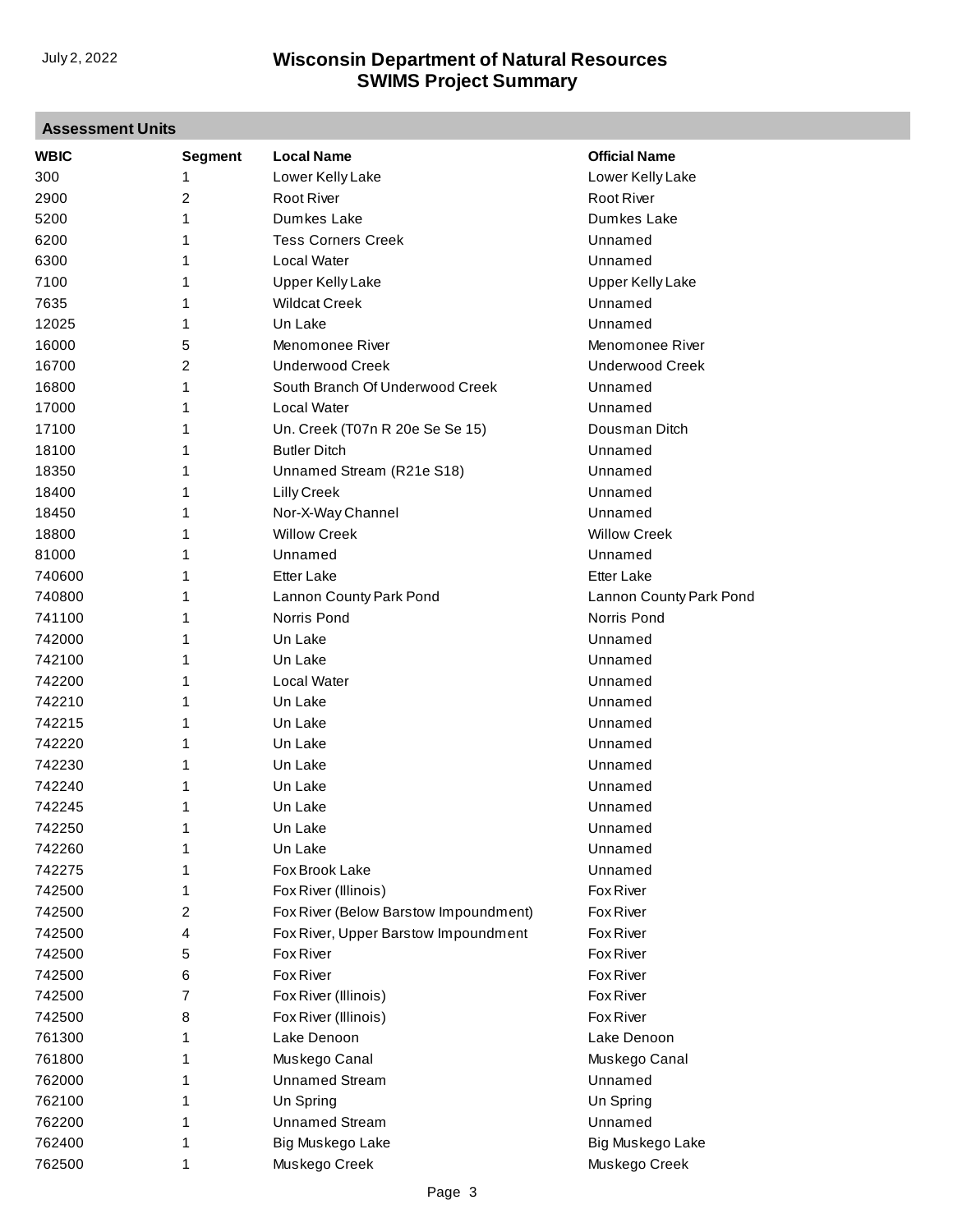| WBIC   | <b>Segment</b> | <b>Local Name</b>                                               | <b>Official Name</b> |
|--------|----------------|-----------------------------------------------------------------|----------------------|
| 762500 | 2              | Muskego Creek                                                   | Muskego Creek        |
| 762525 | 1              | <b>Unnamed Stream</b>                                           | Unnamed              |
| 762550 | 1              | Un Lake                                                         | Unnamed              |
| 762700 | 1              | Little Muskego Lake                                             | Little Muskego Lake  |
| 762900 | 1              | Linnie Lac                                                      | Linie Lac            |
| 763000 | 1              | <b>Unnamed Stream</b>                                           | Unnamed              |
| 763025 | 1              | Un Lake                                                         | Unnamed              |
| 763100 | 1              | <b>Unnamed Stream</b>                                           | Unnamed              |
| 763200 | 1              | Bass Bay                                                        | Bass Bay Lake        |
| 764300 | 1              | <b>Unnamed Lake</b>                                             | Unnamed              |
| 764400 | 1              | <b>Unnamed Stream</b>                                           | Unnamed              |
| 764700 | 1              | Krueger Brook                                                   | Krueger Brook        |
| 764800 | 1              | Ripple Brook                                                    | Ripple Brook         |
| 765100 | 1              | Big Bend Pond                                                   | <b>Big Bend Pond</b> |
| 765200 | 1              | <b>Unnamed Stream</b>                                           | Artesian Brook       |
| 765300 | 1              | <b>Unnamed Stream</b>                                           | Horseshoe Brook      |
| 765400 | 1              | <b>Unnamed Stream</b>                                           | Unnamed              |
| 765500 | 2              | Mukwonago River                                                 | Mukwonago River      |
| 765500 | 3              | Mukwonago River                                                 | Mukwonago River      |
| 765500 | 4              | Mukwonago River                                                 | Mukwonago River      |
| 765600 | 1              | Un. Trib. to Mukwonago River in Mukwonago<br>(along Wolf Run)   | Unnamed              |
| 765800 | 1              | Lower Phantom Lake                                              | Lower Phantom Lake   |
| 766000 | 1              | <b>Phantom Lake</b>                                             | <b>Phantom Lake</b>  |
| 766100 | 1              | Wood Lake tributary to Mukwonago River                          | Unnamed              |
| 766200 | 1              | Wood Lake                                                       | Wood Lake            |
| 766300 | 1              | Lake Beaulah Outlet                                             | Lake Beulah Outlet   |
| 767400 | 1              | Roxy Pond                                                       | Roxy Pond            |
| 767500 | 1              | Mukwonago Park Pond                                             | Mukwonago Park Pond  |
| 767600 | 1              | Un. Trib. to Mukwonago River (adjacent<br>Rainbow Springs Lake) | Unnamed              |
| 767700 | 1              | Hogan Outlet                                                    | Unnamed              |
| 767800 | 1              | Hogan Lake                                                      | Hogan Lake           |
| 768000 | 1              | Rainbow Springs Lake                                            | Rainbow Springs Lake |
| 768100 | 1              | <b>Brown Outlet</b>                                             | Unnamed              |
| 768200 | 1              | <b>Brown Lake</b>                                               | <b>Brown Lake</b>    |
| 768300 | 1              | Jericho Creek                                                   | Jericho Creek        |
| 768400 | 1              | Un. Trib. to Jericho Creek                                      | Unnamed              |
| 768600 | 1              | Eagle Spring Lake                                               | Eagle Spring Lake    |
| 768900 | 1              | Un. Trib. to Lulu Lake feeder stream                            | Unnamed              |
| 769000 | 1              | <b>Unnamed Stream</b>                                           | Unnamed              |
| 769100 | 1              | <b>Unnamed Stream</b>                                           | Unnamed              |
| 769200 | 1              | <b>Unnamed Stream</b>                                           | Unnamed              |
| 769300 | 1              | <b>Unnamed Stream</b>                                           | Unnamed              |
| 769400 | 1              | Mill Brook                                                      | Mill Brook           |
| 769400 | 2              | Mill Brook                                                      | Mill Brook           |
| 769500 | 1              | Pebble Brook                                                    | Pebble Brook         |
| 769600 | 1              | <b>Unnamed Stream</b>                                           | <b>Redwing Creek</b> |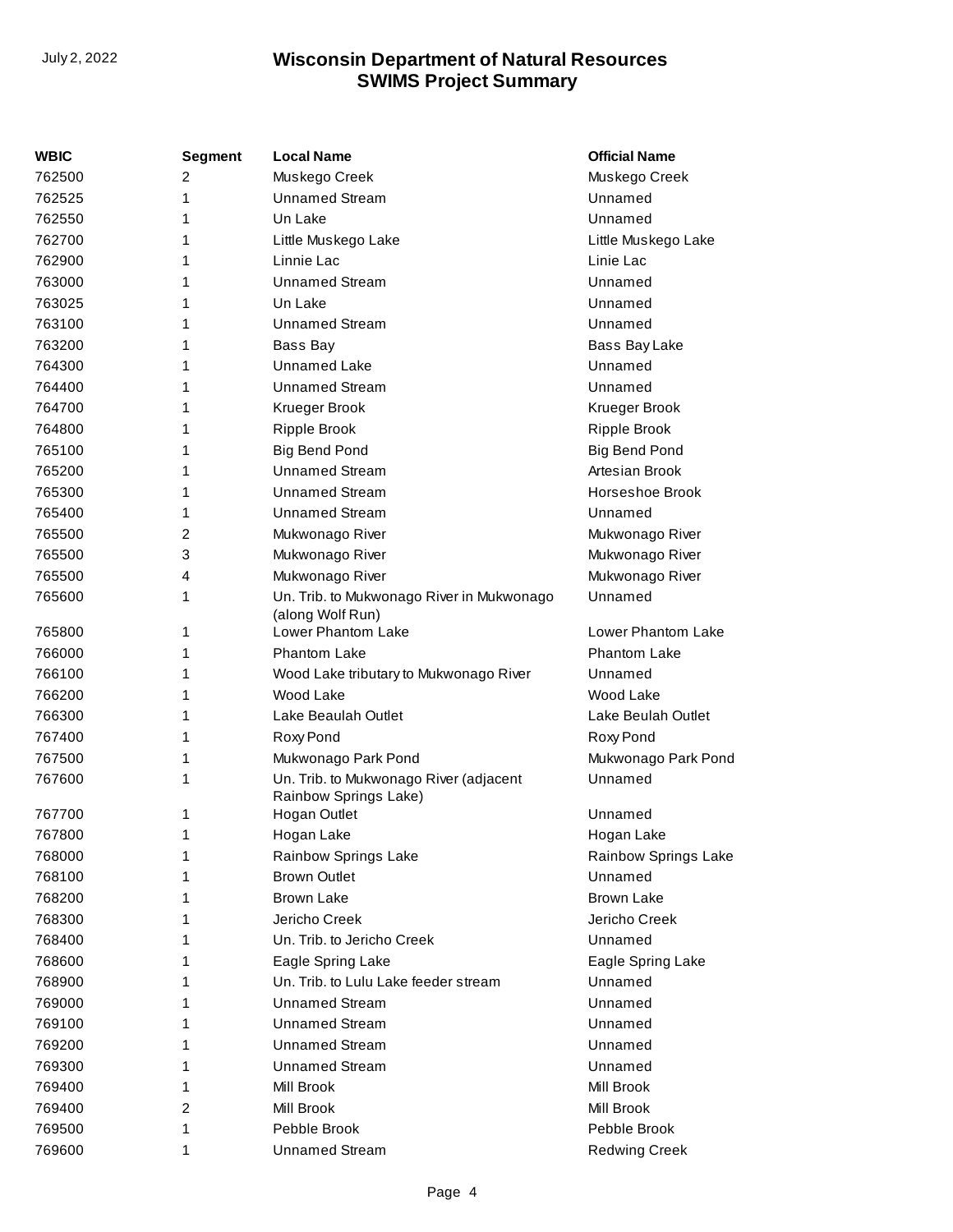| WBIC   | <b>Segment</b> | <b>Local Name</b>                     | <b>Official Name</b>       |
|--------|----------------|---------------------------------------|----------------------------|
| 769700 | 1              | Mill Creek                            | Mill Creek                 |
| 769750 | 1              | Un Lake                               | Unnamed                    |
| 769800 | 1              | Genesee Creek                         | Genesee Creek              |
| 769800 | 2              | Genesee Creek                         | Genesee Creek              |
| 770100 | 1              | Sayles ville Millpond                 | Saylesville Millpond       |
| 770300 | 1              | <b>Spring Brook</b>                   | <b>Spring Brook</b>        |
| 770500 | 1              | <b>Willow Spring Lake</b>             | <b>Willow Springs Lake</b> |
| 770600 | 1              | <b>Spring Lake</b>                    | Spring Lake                |
| 771000 | 1              | Genesee Mill Pond                     | Genesee Mill Pond          |
| 771300 | 1              | Pebble Creek                          | Pebble Creek               |
| 771300 | 2              | Pebble Creek                          | Pebble Creek               |
| 771400 | 1              | <b>Brandy Brook</b>                   | <b>Brandy Brook</b>        |
| 771600 | 3              | Lower Barstow Impoundment (Fox River) | Saratoga Lake              |
| 771650 | 1              | <b>Frame Park Creek</b>               | Unnamed                    |
| 771700 | 1              | Pewaukee River                        | <b>Pewaukee River</b>      |
| 771800 | 1              | Local Water                           | Unnamed                    |
| 772000 | 1              | Pewaukee Lake                         | Pewaukee Lake              |
| 772100 | 1              | Coco Creek                            | Unnamed                    |
| 772100 | 2              | Coco Creek                            | Unnamed                    |
| 772100 | 3              | Coco Creek                            | Unnamed                    |
| 772200 | 1              | Local Water                           | Unnamed                    |
| 772300 | 1              | <b>Meadow Brook Creek</b>             | Unnamed                    |
| 772400 | 1              | <b>Zion Creek</b>                     | Zion Creek                 |
| 772600 | 1              | Unnamed Lake                          | Unnamed                    |
| 772700 | 1              | Audley Creek                          | Audley Creek               |
| 772800 | 1              | Poplar River (Creek)                  | Poplar Creek               |
| 772800 | 2              | Poplar Creek                          | Poplar Creek               |
| 772800 | 3              | Poplar Creek                          | Poplar Creek               |
| 772900 | 1              | Deer Creek                            | Unnamed                    |
| 773000 | 1              | Trib to Poplar Creek                  | Unnamed                    |
| 773200 | 1              | Local Water                           | Unnamed                    |
| 773300 | 1              | Master Disposal Drainage Channel      | Unnamed                    |
| 773400 | 1              | <b>Spring Creek</b>                   | <b>Spring Creek</b>        |
| 773470 | 1              | Local Water                           | Unnamed                    |
| 773500 | 1              | Local Water                           | Unnamed                    |
| 773600 | 1              | Local Water                           | Unnamed                    |
| 773700 | 1              | Lannon Creek                          | Lannon Creek               |
| 773800 | 1              | Local Water                           | Unnamed                    |
| 774300 | 1              | Beaver Dam Lake                       | Beaver Dam Lake            |
| 774400 | 1              | Beaver Lake                           | Beaver Lake                |
| 774600 | 1              | Widgeon Lake (Bowron Lake)            | <b>Bowron Lake</b>         |
| 774900 | 1              | <b>Buth Lake</b>                      | <b>Buth Lake</b>           |
| 775200 | 1              | <b>Cornell Lake</b>                   | Grass Lake                 |
| 775500 | 1              | Duck Lake                             | Duck Lake                  |
| 775600 | 1              | Egg Lake                              | Egg Lake                   |
| 775700 | 1              | Florence Lake                         | Florence Lake              |
| 775800 | 1              | Forest Lake                           | Forest Lake                |
| 775900 | 1              | Golden Lake                           | Golden Lake                |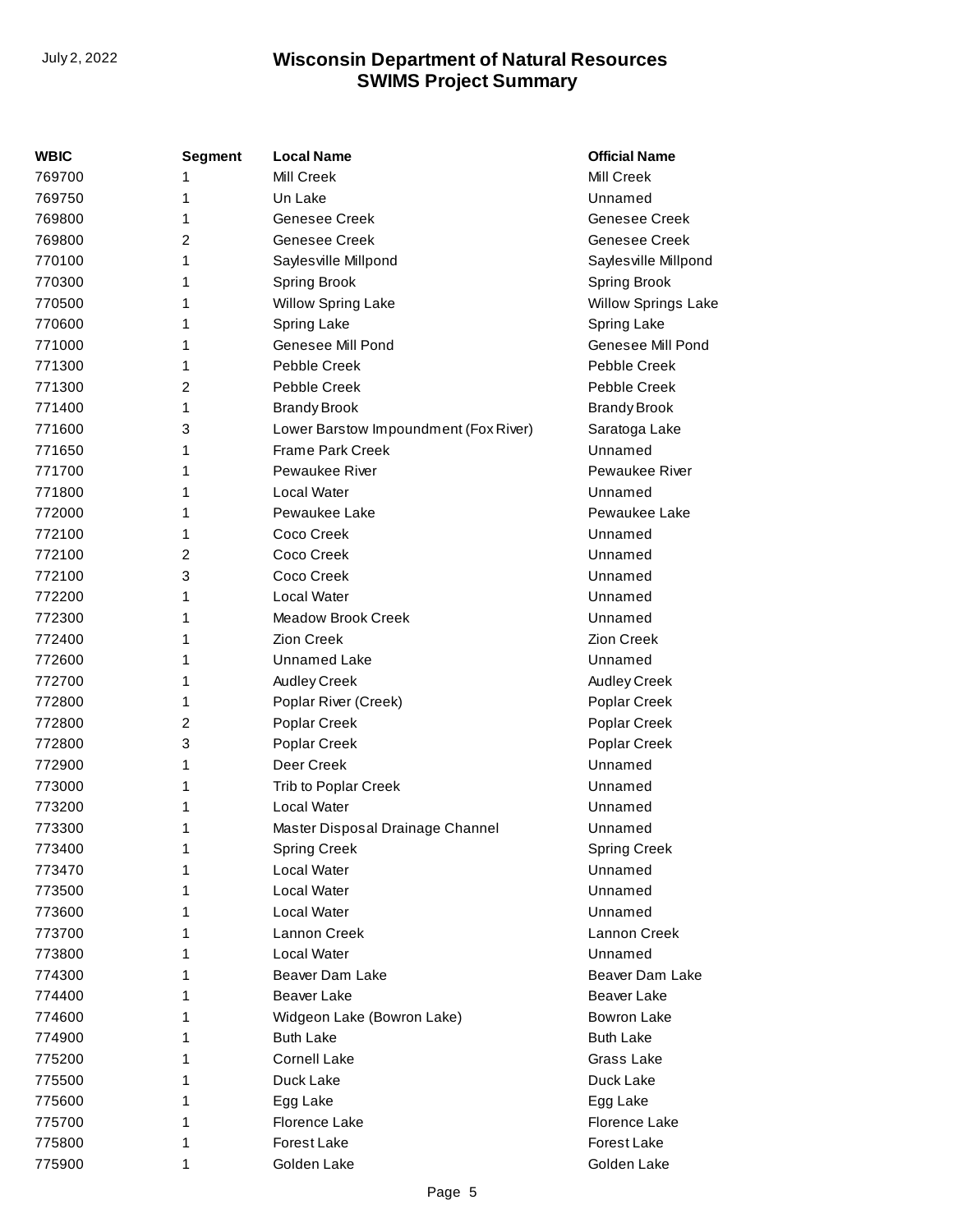| WBIC   | Segment        | <b>Local Name</b>                     | <b>Official Name</b> |
|--------|----------------|---------------------------------------|----------------------|
| 776600 | 1              | Henrietta Lake                        | Henrietta Lake       |
| 777400 | 1              | Lake Five                             | Lake Five            |
| 777700 | 1              | Larkin Lake                           | Larkin Lake          |
| 778100 | 1              | Lowere Genesee Lake                   | Lower Genesee Lake   |
| 778300 | 1              | Middle Genesee Lake                   | Middle Genesee Lake  |
| 778400 | 1              | Moose Lake                            | Moose Lake           |
| 779200 | 1              | Pine Lake                             | Pine Lake            |
| 779300 | $\overline{c}$ | Pretty Lake                           | Pretty Lake          |
| 779400 | 1              | Reagon Lake                           | Reagon Lake          |
| 779800 | 1              | Silver Lake                           | Silver Lake          |
| 780100 | 1              | Spring Lake                           | Spring Lake          |
| 780500 | 1              | Sybil Lake                            | Sybil Lake           |
| 780600 | 1              | <b>Tamarack Lake</b>                  | <b>Tamarack Lake</b> |
| 783600 | 1              | Un Lake                               | Unnamed              |
| 783700 | 1              | Un Lake                               | Reagan Lake          |
| 783900 | 1              | Un Lake                               | Unnamed              |
| 784000 | 1              | Un Lake                               | Unnamed              |
| 784100 | 1              | Un Lake                               | Unnamed              |
| 784200 | 1              | Un Lake                               | Unnamed              |
| 784300 | 1              | Un Lake                               | Unnamed              |
| 784350 | 1              | Unnamed Lake (T07nr17es03)            | Unnamed              |
| 784380 | 1              | Un Lake                               | Unnamed              |
| 784700 | 1              | Unnamed Lake (T08nr17es09)            | Unnamed              |
| 784800 | 1              | Unnamed Lake (T08nr17es13)            | Unnamed              |
| 784900 | 1              | Unnamed Lake (T08nr17es13)            | Unnamed              |
| 785000 | 1              | Unnamed Lake (T08nr17es13)            | Unnamed              |
| 785100 | 1              | Unnamed Lake (T08nr17es13)            | Unnamed              |
| 785200 | 1              | Unnamed Lake (T08nr17es13)            | Unnamed              |
| 785300 | 1              | Unnamed Lake (T08nr17es14)            | Unnamed              |
| 785400 | 1              | Mapleton Lake (Unnamed (T08nr17es14)) | Unnamed              |
| 785500 | 1              | Unnamed Lake (T08nr17es14)            | Unnamed              |
| 785600 | 1              | Unnamed Lake (T08nr17es15)            | Unnamed              |
| 785700 | 1              | Unnamed Lake (T08nr17es22)            | Unnamed              |
| 785800 | 1              | <b>Unnamed Lake</b>                   | Unnamed              |
| 785900 | 1              | Unnamed Lake                          | Unnamed              |
| 786000 | 1              | Unnamed Lake (T08nr17es23)            | Unnamed              |
| 786100 | 1              | Unnamed Lake (T08nr17es23)            | Unnamed              |
| 786200 | 1              | Unnamed Lake (T08nr17es23)            | Unnamed              |
| 786300 | 1              | Un Lake                               | Unnamed              |
| 786400 | 1              | Unnamed Lake (T08nr17es24)            | Unnamed              |
| 786500 | 1              | Unnamed Lake (T08nr17es25)            | Unnamed              |
| 786600 | 1              | Unnamed Lake (T08nr17es25)            | Unnamed              |
| 786700 | 1              | Unnamed Lake (T08nr17es36)            | Unnamed              |
| 786800 | 1              | Unnamed Lake (T08nr17es36)            | Unnamed              |
| 786900 | 1              | Unnamed Lake (T08nr17es36)            | Unnamed              |
| 788500 | 1              | Upper Genesee Lake                    | Upper Genesee Lake   |
| 813500 | 1              | <b>Bark River</b>                     | <b>Bark River</b>    |
| 813500 | 2              | <b>Bark River</b>                     | <b>Bark River</b>    |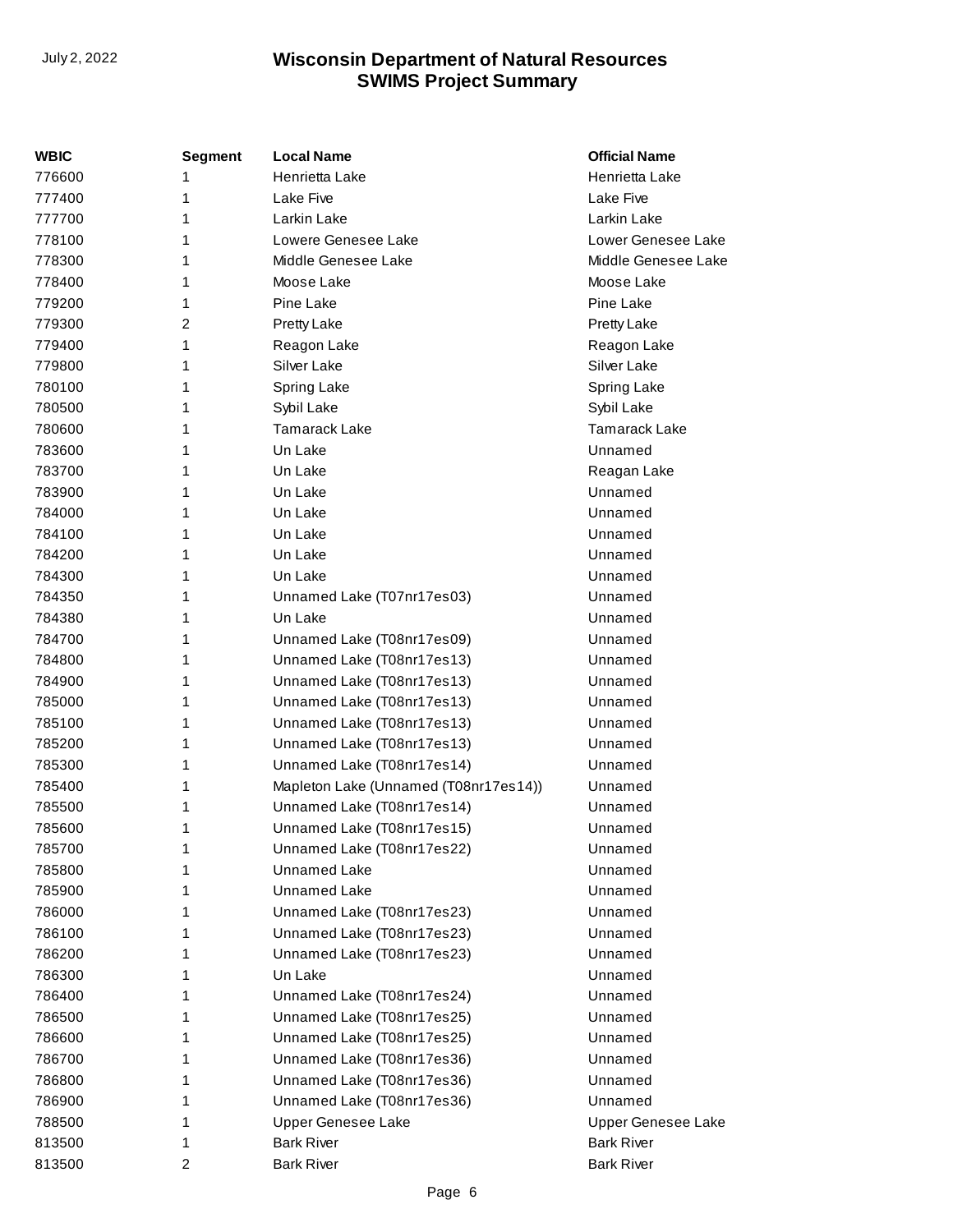| WBIC   | <b>Segment</b>          | <b>Local Name</b>                 | <b>Official Name</b>          |
|--------|-------------------------|-----------------------------------|-------------------------------|
| 813500 | 5                       | <b>Bark River</b>                 | <b>Bark River</b>             |
| 813500 | 6                       | <b>Bark River</b>                 | <b>Bark River</b>             |
| 813500 | $\overline{7}$          | <b>Bark River</b>                 | <b>Bark River</b>             |
| 813500 | 8                       | <b>Bark River</b>                 | <b>Bark River</b>             |
| 817600 | 2                       | <b>Scuppernong River</b>          | <b>Scuppernong River</b>      |
| 817600 | 3                       | Scuppernong River                 | Scuppernong River             |
| 817600 | 4                       | Scuppernong River                 | Scuppernong River             |
| 817600 | 5                       | Scuppernong River                 | Scuppernong River             |
| 821200 | 1                       | South Branch Scuppernong River    | Unnamed                       |
| 821200 | $\overline{c}$          | South Branch Scuppernong River    | Unnamed                       |
| 821400 | 1                       | Paradise Springs Creek            | Unnamed                       |
| 821400 | $\overline{2}$          | Paradise Springs Creek            | Unnamed                       |
| 821500 | 1                       | Unnamed Trib to Scuppernong River | Unnamed                       |
| 822100 | 1                       | <b>Unnamed Stream</b>             | Unnamed                       |
| 822200 | 1                       | Ottawa Lake                       | Ottawa Lake                   |
| 822200 | 2                       | Ottawa Lake Beach                 | Ottawa Lake                   |
| 822300 | 1                       | Un Lake                           | Unnamed                       |
| 825000 | 1                       | <b>School Section Lake</b>        | <b>School Section Lake</b>    |
| 825600 | 1                       | <b>Scuppernong Creek</b>          | <b>Scuppernong Creek</b>      |
| 825600 | 2                       | <b>Scuppernong Creek</b>          | <b>Scuppernong Creek</b>      |
| 825600 | 3                       | <b>Scuppernong Creek</b>          | <b>Scuppernong Creek</b>      |
| 825600 | 4                       | <b>Scuppernong Creek</b>          | <b>Scuppernong Creek</b>      |
| 825600 | 5                       | <b>Scuppernong Creek</b>          | <b>Scuppernong Creek</b>      |
| 825800 | 1                       | Utica Lake                        | Utica Lake                    |
| 826000 | 1                       | <b>Scuppernong Creek Pond</b>     | <b>Scuppernong Creek Pond</b> |
| 826300 | 1                       | <b>Hunter Lake</b>                | <b>Hunters Lake</b>           |
| 826400 | 1                       | Dutchman Lake                     | Dutchman Lake                 |
| 826600 | 1                       | Waterville Millpond               | Waterville Lake               |
| 826700 | 1                       | <b>Wales Creek</b>                | <b>Wales Creek</b>            |
| 826750 | 1                       | <b>Unnamed Stream</b>             | Unnamed                       |
| 826800 | 1                       | Crooked Lake                      | Crooked Lake                  |
| 827000 | 1                       | Lower Nemahbin Lake               | Lower Nemahbin Lake           |
| 827100 | 1                       | <b>Upper Nemahbin Lake</b>        | <b>Upper Nemahbin Lake</b>    |
| 827300 | 1                       | Lower Nashotah Lake               | Lower Nashotah Lake           |
| 827500 | 1                       | Upper Nashotah Lake               | Upper Nashotah Lake           |
| 827700 | 1                       | Applebecker Millpond              | Applebecker Millpond          |
| 828000 | 1                       | Nagawicka Lake                    | Nagawicka Lake                |
| 828200 | 1                       | Merton Millpond                   | Merton Millpond               |
| 848200 | 1                       | Oconomowoc River                  | Oconomowoc River              |
| 848200 | 3                       | Oconomowoc River                  | Oconomowoc River              |
| 848200 | 5                       | Oconomowoc River                  | Oconomowoc River              |
| 848200 | 6                       | Oconomowoc River                  | Oconomowoc River              |
| 848300 | 1                       | <b>Battle Creek</b>               | <b>Battle Creek</b>           |
| 848300 | 2                       | <b>Battle Creek</b>               | <b>Battle Creek</b>           |
| 848500 | 1                       | Laura Lake                        | Laura Lake                    |
| 848800 | 1                       | Lac La Belle                      | Lac La Belle                  |
| 848900 | 1                       | <b>Rosenow Creek</b>              | <b>Rosenow Creek</b>          |
| 848900 | $\overline{\mathbf{c}}$ | Rosenow Creek                     | Rosenow Creek                 |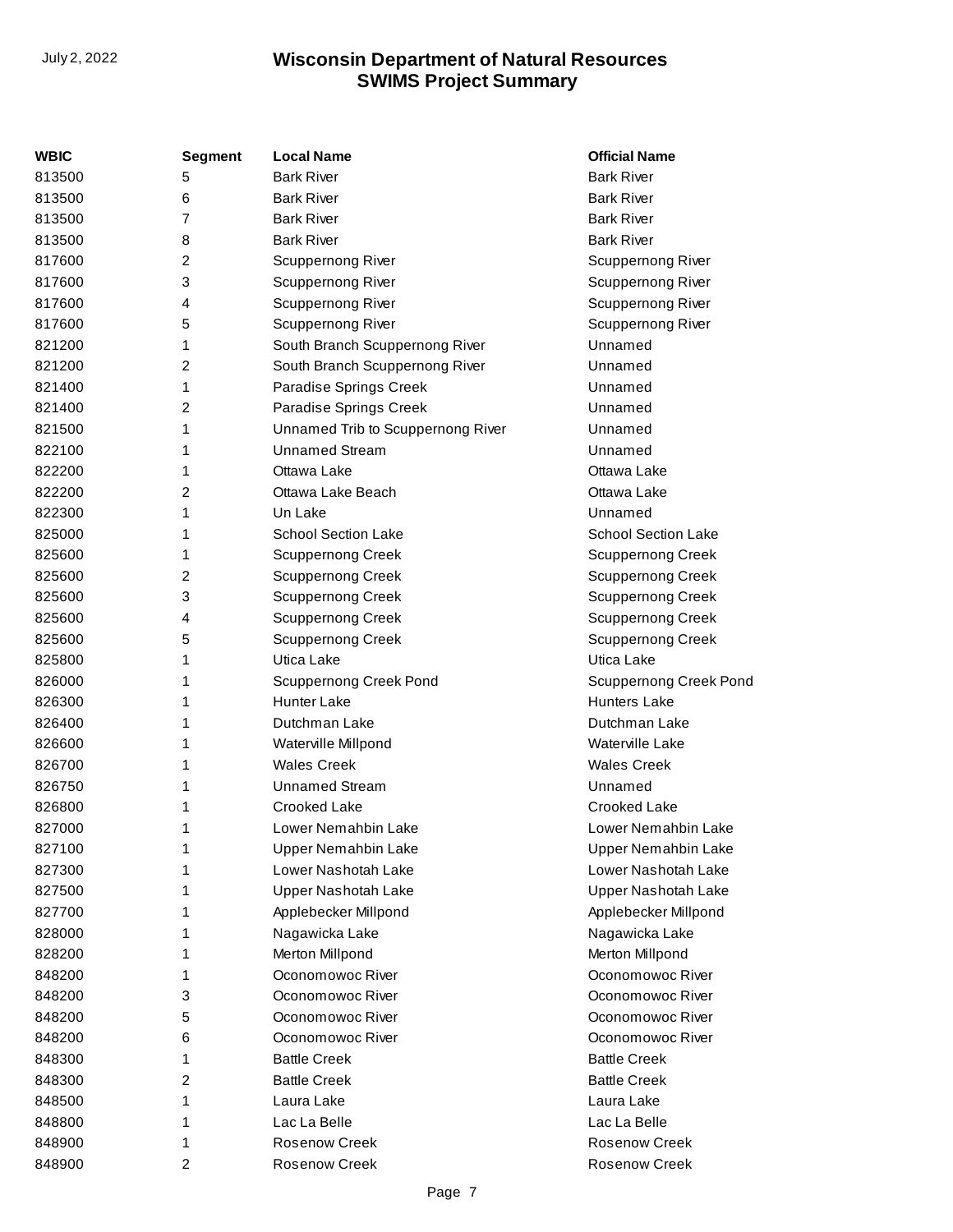| WBIC    | <b>Segment</b> | <b>Local Name</b>              | <b>Official Name</b>       |
|---------|----------------|--------------------------------|----------------------------|
| 849000  |                | <b>Rosenow Creek Tributary</b> | Unnamed                    |
| 849100  | 1              | Unnamed Lake (T08nr17es35)     | Unnamed                    |
| 849200  | 1              | <b>Unnamed Stream</b>          | Unnamed                    |
| 849400  | 1              | <b>Fowler Lake</b>             | <b>Fowler Lake</b>         |
| 849600  | 1              | Oconomowoc Lake                | Oconomowoc Lake            |
| 849800  | 1              | Unnamed Lake (T07nr17es10)     | Unnamed                    |
| 850100  | 1              | Upper Oconomowoc Lake          | Upper Oconomowoc Lake      |
| 850300  |                | Okauchee Lake                  | Okauchee Lake              |
| 850400  | 1              | Local Water                    | Unnamed                    |
| 850500  | 1              | <b>Tierney Lake</b>            | <b>Tierney Lake</b>        |
| 850700  | 1              | Garvin Lake                    | Garvin Lake                |
| 850800  | 1              | North Lake                     | North Lake                 |
| 851000  | 1              | <b>Cornell Lake</b>            | <b>Cornell Lake</b>        |
| 851100  | 1              | <b>Mason Creek</b>             | Mason Creek                |
| 851200  | 1              | <b>Unnamed Stream</b>          | Unnamed                    |
| 851400  | 1              | Little Oconomowoc River        | Little Oconomowoc River    |
| 852200  | 1              | Funks Millpond                 | Funks Millpond             |
| 852400  | 1              | <b>Keesus Lake</b>             | Lake Keesus                |
| 852600  | 1              | Monches Millpond               | Monches Millpond           |
| 853800  | 1              | Ashippun River                 | Ashippun River             |
| 854100  | 1              | Monterey Millpond              | Monterey Millpond          |
| 854300  | 1              | Ashippun Lake                  | Ashippun Lake              |
| 3000062 | 1              | Golf Course Creek at Lang Rd   | Unnamed                    |
| 3000068 | 1              | North Branch Genesee Creek     | North Branch Genesee Creek |
| 3000069 | 1              | South Branch Genesee Creek     | South Branch Genesee River |
| 3000119 | 1              | Perennial Stream C (Pb018)     | Unnamed                    |
| 3000120 | 1              | Perennial Stream D (Pb016)     | Unnamed                    |
| 3000121 | 1              | Perennial Stream C (Sc011)     | Unnamed                    |
| 3000356 | 1              | Mckeawn Spring Creek           | Unnamed                    |
| 5034130 | 1.             | Local Water                    | Unnamed                    |
| 5034212 | 1              | Local Water                    | Unnamed                    |
| 5034245 | 1              | <b>Unnamed Stream</b>          | Unnamed                    |
| 5034248 | 1              | Local Water                    | Unnamed                    |
| 5034313 | 1              | <b>Unnamed Stream</b>          | Unnamed                    |
| 5034344 | 1              | Local Water                    | Unnamed                    |
| 5034460 | 1              | Local Water                    | Unnamed                    |
| 5034482 | 1              | Local Water                    | Unnamed                    |
| 5034542 | 1              | Local Water                    | Unnamed                    |
| 5034572 | 1              | Local Water                    | Unnamed                    |
| 5034627 | 1              | Local Water                    | Unnamed                    |
| 5034627 | 2              | Local Water                    | Unnamed                    |
| 5034904 | 1              | Local Water                    | Unnamed                    |
| 5034949 | 1              | Local Water                    | Unnamed                    |
| 5034965 | 1              | Local Water                    | Unnamed                    |
| 5034996 | 1              | Local Water                    | Unnamed                    |
| 5035027 | 1              | Local Water                    | Unnamed                    |
| 5035091 | 1              | Local Water                    | Unnamed                    |
| 5035125 | 1              | Local Water                    | Unnamed                    |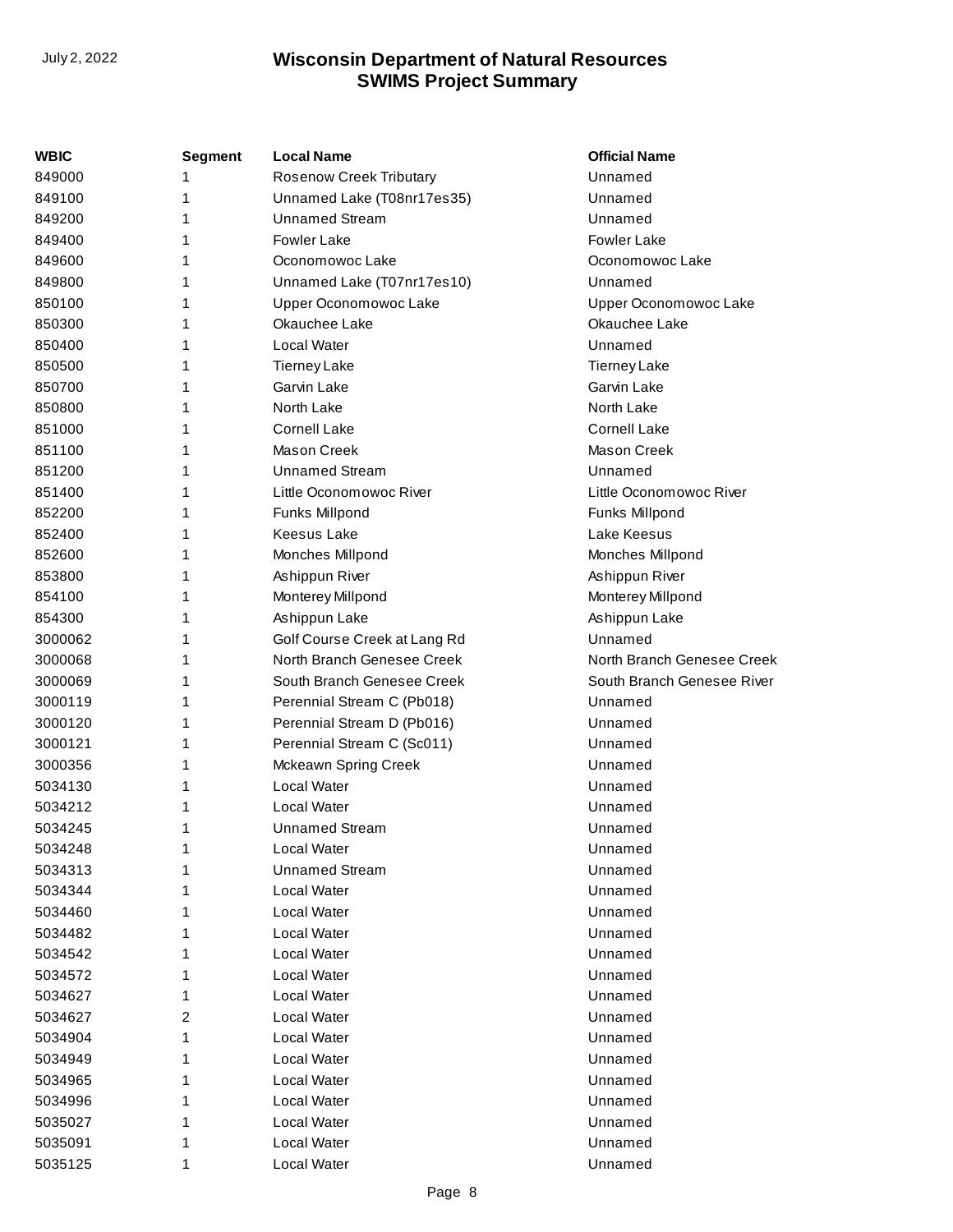| WBIC    | Segment | <b>Local Name</b>              | <b>Official Name</b> |
|---------|---------|--------------------------------|----------------------|
| 5035188 | 1       | Local Water                    | Unnamed              |
| 5035275 | 1       | Local Water                    | Unnamed              |
| 5035282 | 1       | Local Water                    | Unnamed              |
| 5035364 | 1       | Local Water                    | Unnamed              |
| 5035370 | 1       | <b>Unnamed Stream</b>          | Unnamed              |
| 5035370 | 2       | <b>Unnamed Stream</b>          | Unnamed              |
| 5035423 | 1       | <b>Unnamed Stream</b>          | Unnamed              |
| 5035634 | 1       | Local Water                    | Unnamed              |
| 5035741 | 1       | Local Water                    | Unnamed              |
| 5035760 | 1       | Local Water                    | Unnamed              |
| 5035792 | 1       | Nagawicka Lake Tributary       | Unnamed              |
| 5035798 | 1       | Local Water                    | Unnamed              |
| 5035840 | 1       | <b>Trib to Underwood Creek</b> | Unnamed              |
| 5035910 | 1       | Local Water                    | Unnamed              |
| 5035944 | 1       | Local Water                    | Unnamed              |
| 5035960 | 1       | <b>Unnamed Stream</b>          | Unnamed              |
| 5035967 | 1       | Local Water                    | Unnamed              |
| 5036048 | 1       | Local Water                    | Unnamed              |
| 5036064 | 1       | Local Water                    | Unnamed              |
| 5036082 | 1       | Unnamed                        | Unnamed              |
| 5036086 | 1       | Local Water                    | Unnamed              |
| 5036099 | 1       | Local Water                    | Unnamed              |
| 5036166 | 1       | <b>Unnamed Stream</b>          | Unnamed              |
| 5036167 | 1       | <b>Unnamed Stream</b>          | Unnamed              |
| 5036368 | 1       | <b>Unnamed Stream</b>          | Unnamed              |
| 5036469 | 1       | <b>Unnamed Stream</b>          | Unnamed              |
| 5036474 | 1       | Local Water                    | Unnamed              |
| 5036481 | 1       | <b>Unnamed Stream</b>          | Unnamed              |
| 5036517 | 1       | <b>Unnamed Stream</b>          | Unnamed              |
| 5036532 | 1       | <b>Unnamed Stream</b>          | Unnamed              |
| 5036588 | 1       | Unnamed Stream                 | Unnamed              |
| 5036590 | 1       | <b>Unnamed Stream</b>          | Unnamed              |
| 5036678 | 1       | <b>Unnamed Stream</b>          | Unnamed              |
| 5036687 | 1       | Unnamed Stream                 | Unnamed              |
| 5036717 | 1       | <b>Unnamed Stream</b>          | Unnamed              |
| 5036718 | 1       | <b>Unnamed Stream</b>          | Unnamed              |
| 5036722 | 1       | <b>Unnamed Stream</b>          | Unnamed              |
| 5036737 | 1       | <b>Unnamed Stream</b>          | Unnamed              |
| 5036759 | 1       | <b>Unnamed Stream</b>          | Unnamed              |
| 5036765 | 1       | <b>Unnamed Stream</b>          | Unnamed              |
| 5036767 | 1       | <b>Unnamed Stream</b>          | Unnamed              |
| 5036776 | 1       | <b>Unnamed Stream</b>          | Unnamed              |
| 5036805 | 1       | <b>Unnamed Stream</b>          | Unnamed              |
| 5036807 | 1       | <b>Unnamed Stream</b>          | Unnamed              |
| 5036814 | 1       | <b>Unnamed Stream</b>          | Unnamed              |
| 5036816 | 1       | <b>Unnamed Stream</b>          | Unnamed              |
| 5036824 | 1       | <b>Unnamed Stream</b>          | Unnamed              |
| 5036872 | 1       | <b>Unnamed Stream</b>          | Unnamed              |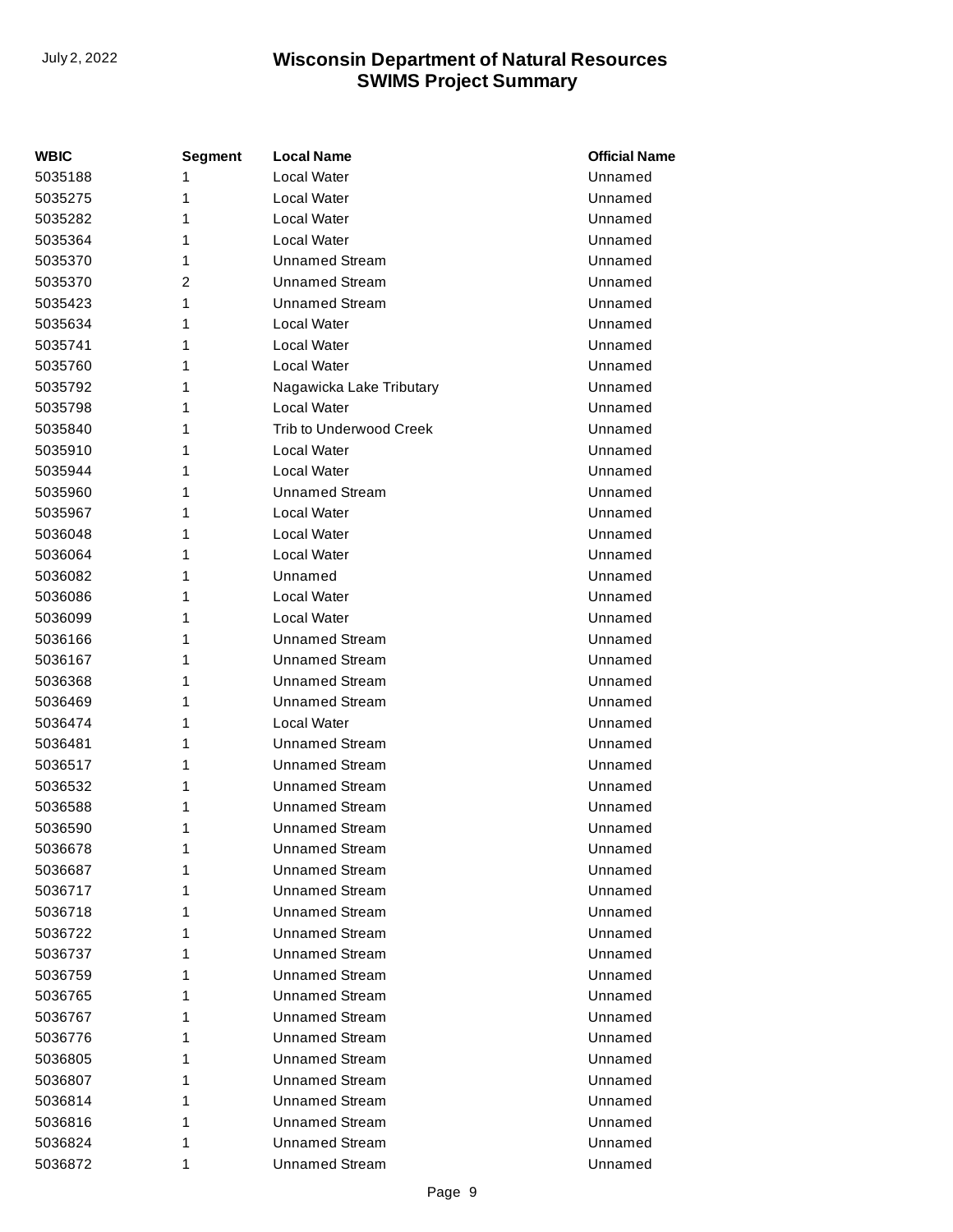| <b>WBIC</b> | Segment | <b>Local Name</b>              | <b>Official Name</b> |
|-------------|---------|--------------------------------|----------------------|
| 5036884     | 1       | <b>Unnamed Stream</b>          | Unnamed              |
| 5036920     | 1       | <b>Unnamed Stream</b>          | Unnamed              |
| 5037052     | 1       | <b>Unnamed Stream</b>          | Unnamed              |
| 5037061     | 1       | <b>Unnamed Stream</b>          | Unnamed              |
| 5037068     | 1       | <b>Unnamed Stream</b>          | Unnamed              |
| 5037171     | 1       | <b>Unnamed Stream</b>          | Unnamed              |
| 5037211     | 1       | <b>Unnamed Stream</b>          | Unnamed              |
| 5037397     | 1       | <b>Unnamed Stream</b>          | Unnamed              |
| 5037558     | 1       | <b>Unnamed Stream</b>          | Unnamed              |
| 5037573     | 1       | <b>Unnamed Stream</b>          | Unnamed              |
| 5037639     | 1       | <b>Unnamed Stream</b>          | Unnamed              |
| 5037646     | 1       | <b>Unnamed Stream</b>          | Unnamed              |
| 5037673     | 1       | Unnamed Trib to Artesian Brook | Unnamed              |
| 5037701     | 1       | <b>Unnamed Stream</b>          | Unnamed              |
| 5037708     | 1       | <b>Unnamed Stream</b>          | Unnamed              |
| 5037726     | 1       | <b>Unnamed Stream</b>          | Unnamed              |
| 5037735     | 1       | <b>Unnamed Stream</b>          | Unnamed              |
| 5037762     | 1       | <b>Unnamed Stream</b>          | Unnamed              |
| 5037776     | 1       | <b>Unnamed Stream</b>          | Unnamed              |
| 5037784     | 1       | <b>Unnamed Stream</b>          | Unnamed              |
| 5037798     | 1       | <b>Unnamed Stream</b>          | Unnamed              |
| 5037807     | 1       | <b>Unnamed Stream</b>          | Unnamed              |
| 5037823     | 1       | <b>Unnamed Stream</b>          | Unnamed              |
| 5037843     | 1       | <b>Unnamed Stream</b>          | Unnamed              |
| 5037879     | 1       | <b>Unnamed Stream</b>          | Unnamed              |
| 5037890     | 1       | <b>Unnamed Stream</b>          | Unnamed              |
| 5037904     | 1       | <b>Unnamed Stream</b>          | Unnamed              |
| 5037908     | 1       | Local Water                    | Unnamed              |
| 5037941     | 1       | <b>Unnamed Stream</b>          | Unnamed              |
| 5037942     | 1       | <b>Unnamed Stream</b>          | Unnamed              |
| 5037957     | 1       | <b>Unnamed Stream</b>          | Unnamed              |
| 5038006     | 1       | <b>Unnamed Stream</b>          | Unnamed              |
| 5038015     | 1       | Local Water                    | Unnamed              |
| 5038027     | 1       | Local Water                    | Unnamed              |
| 5038035     | 1       | Local Water                    | Unnamed              |
| 5038067     | 1       | Unnamed Stream                 | Unnamed              |
| 5038073     | 1       | Unnamed Stream                 | Unnamed              |
| 5038078     | 1       | Local Water                    | Unnamed              |
| 5038088     | 1       | Local Water                    | Unnamed              |
| 5038148     | 1       | <b>Unnamed Stream</b>          | Unnamed              |
| 5038183     | 1       | <b>Unnamed Stream</b>          | Unnamed              |
| 5038186     | 1       | Local Water                    | Unnamed              |
| 5038190     | 1       | Unnamed Stream                 | Unnamed              |
| 5038215     | 1       | Unnamed Stream                 | Unnamed              |
| 5038234     | 1       | Local Water                    | Unnamed              |
| 5038269     | 1       | Unnamed Stream                 | Unnamed              |
| 5038273     | 1       | Local Water                    | Unnamed              |
| 5038326     | 1       | Local Water                    | Unnamed              |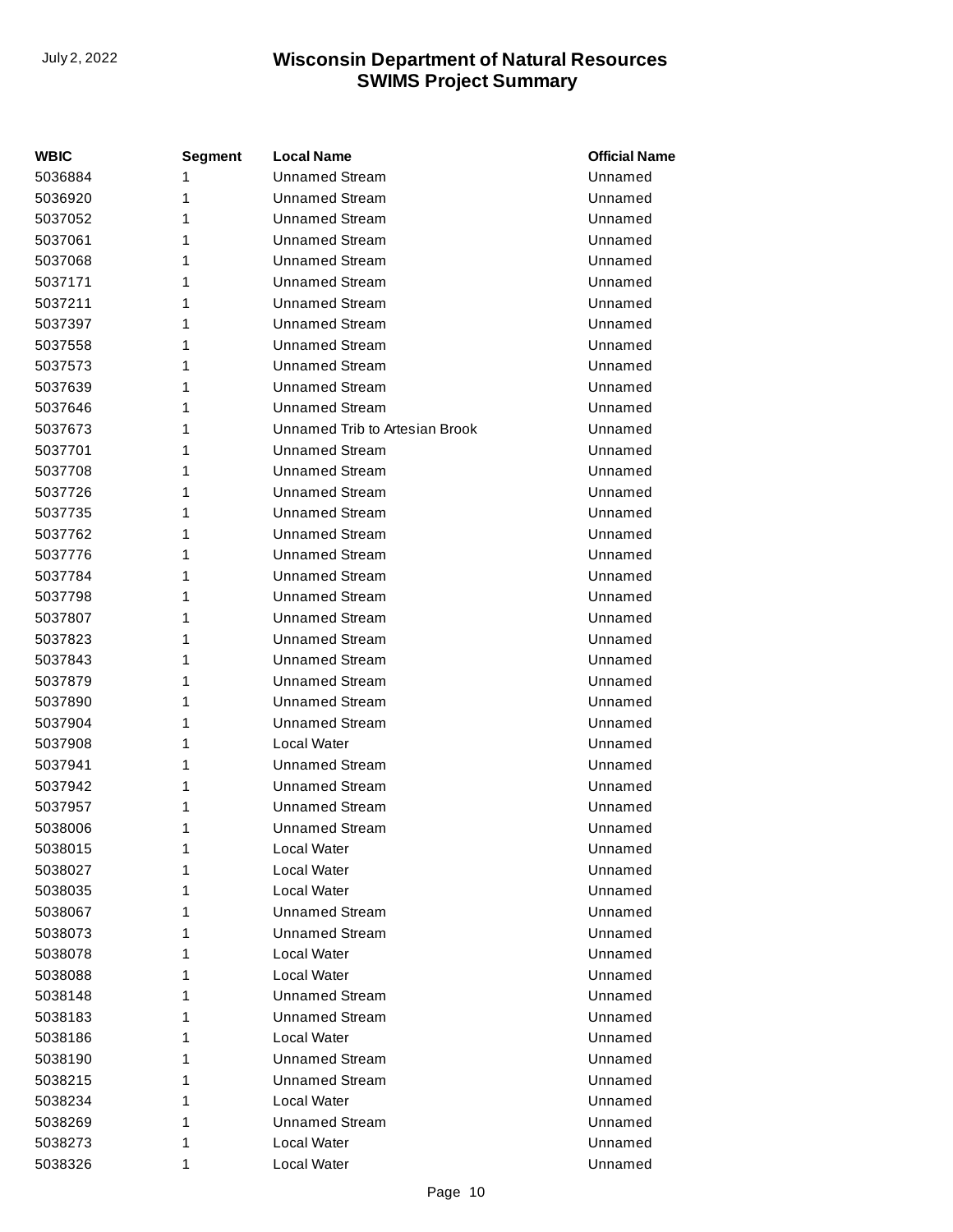| <b>WBIC</b> | <b>Segment</b> | <b>Local Name</b>     | <b>Official Name</b> |
|-------------|----------------|-----------------------|----------------------|
| 5038327     | 1              | Local Water           | Unnamed              |
| 5038352     | 1              | Local Water           | Unnamed              |
| 5038406     | 1              | Local Water           | Unnamed              |
| 5038434     | 1              | Local Water           | Unnamed              |
| 5038455     | 1              | Local Water           | Unnamed              |
| 5038471     | 1              | <b>Unnamed Stream</b> | Unnamed              |
| 5573378     | 1              | Local Water           | Unnamed              |
| 5573462     | 1              | Local Water           | Unnamed              |
| 5573463     | 1              | Local Water           | Unnamed              |
| 5573707     | 1              | Local Water           | Unnamed              |
| 5573732     | 1              | Local Water           | Unnamed              |
| 5573739     | 1              | Local Water           | Unnamed              |
| 5573765     | 1              | Local Water           | Unnamed              |
| 5573775     | 1              | Local Water           | Unnamed              |
| 5573812     | 1              | Local Water           | Unnamed              |
| 5573841     | 1              | Local Water           | Unnamed              |
| 5573885     | 1              | Local Water           | Unnamed              |
| 5573923     | 1              | Local Water           | Unnamed              |
| 5573945     | 1              | Local Water           | Unnamed              |
| 5574047     | 1              | Local Water           | Unnamed              |
| 5574162     | 1              | Local Water           | Unnamed              |
| 5574220     | 1              | Local Water           | Unnamed              |
| 5574248     | 1              | Local Water           | Unnamed              |
| 5574283     | 1              | Local Water           | Unnamed              |
| 5574301     | 1              | Local Water           | Unnamed              |
| 5574337     | 1              | Local Water           | Unnamed              |
| 5574338     | 1              | Local Water           | Unnamed              |
| 5574387     | 1              | Local Water           | Unnamed              |
| 5574397     | 1              | Local Water           | Unnamed              |
| 5574402     | 1              | Local Water           | Unnamed              |
| 5574409     | 1              | Local Water           | Unnamed              |
| 5574417     | 1              | Local Water           | Unnamed              |
| 5574433     | 1              | Local Water           | Unnamed              |
| 5574439     | 1              | Local Water           | Unnamed              |
| 5574470     | 1              | Local Water           | Unnamed              |
| 5574522     | 1              | Local Water           | Unnamed              |
| 5574523     | 1              | Local Water           | Unnamed              |
| 5574576     | 1              | Local Water           | Unnamed              |
| 5574617     | 1              | Local Water           | Unnamed              |
| 5574656     | 1              | Local Water           | Unnamed              |
| 5574676     | 1              | Local Water           | Unnamed              |
| 5574724     | 1              | Local Water           | Unnamed              |
| 5574735     | 1              | Local Water           | Unnamed              |
| 5574742     | 1              | Local Water           | Unnamed              |
| 5574744     | 1              | Local Water           | Unnamed              |
| 5574763     | 1              | Local Water           | Unnamed              |
| 5574798     | 1              | Local Water           | Unnamed              |
| 5574800     | 1              | Local Water           | Unnamed              |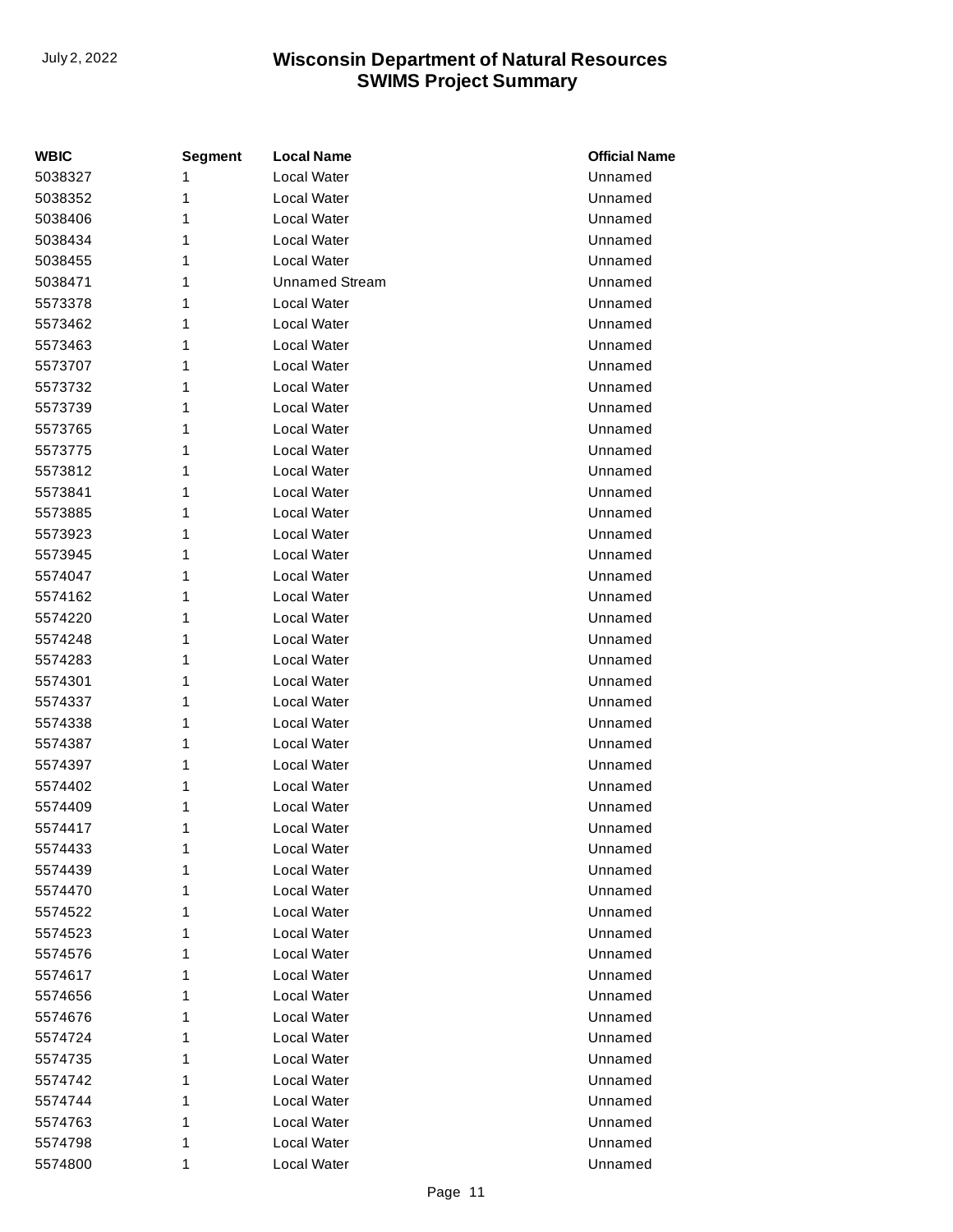| <b>WBIC</b> | <b>Segment</b> | <b>Local Name</b>   | <b>Official Name</b> |
|-------------|----------------|---------------------|----------------------|
| 5574853     | 1              | Local Water         | Unnamed              |
| 5575037     | 1              | Local Water         | Unnamed              |
| 5575090     | 1              | Local Water         | Unnamed              |
| 5575094     | 1              | Local Water         | Unnamed              |
| 5575133     | 1              | Local Water         | Unnamed              |
| 5575144     | 1              | Local Water         | Unnamed              |
| 5575148     | 1              | Local Water         | Unnamed              |
| 5575168     | 1              | Local Water         | Unnamed              |
| 5575171     | 1              | Local Water         | Unnamed              |
| 5575184     | 1              | Local Water         | Unnamed              |
| 5575233     | 1              | Local Water         | Unnamed              |
| 5575260     | 1              | Local Water         | Unnamed              |
| 5575274     | 1              | Local Water         | Unnamed              |
| 5575283     | 1              | Local Water         | Unnamed              |
| 5575293     | 1              | Local Water         | Unnamed              |
| 5575449     | 1              | Local Water         | Unnamed              |
| 5575528     | 1              | Local Water         | Unnamed              |
| 5575539     | 1              | Local Water         | Unnamed              |
| 5575558     | 1              | Local Water         | Unnamed              |
| 5575697     | 1              | <b>Unnamed Lake</b> | Unnamed              |
| 5575698     | 1              | Local Water         | Unnamed              |
| 5575719     | 1              | Local Water         | Unnamed              |
| 5575731     | 1              | Local Water         | Unnamed              |
| 5575771     | 1              | Unnamed             | Unnamed              |
| 5575836     | 1              | Local Water         | Unnamed              |
| 5575837     | 1              | Local Water         | Unnamed              |
| 5575882     | 1              | Local Water         | Unnamed              |
| 5575901     | 1              | Local Water         | Unnamed              |
| 5575967     | 1              | Local Water         | Unnamed              |
| 5576022     | 1              | Local Water         | Unnamed              |
| 5576066     | 1              | Local Water         | Unnamed              |
| 5576073     | 1              | Local Water         | Unnamed              |
| 5576154     | 1              | Local Water         | Unnamed              |
| 5576249     | 1              | Local Water         | Unnamed              |
| 5576338     | 1              | Local Water         | Unnamed              |
| 5576351     | 1              | Local Water         | Unnamed              |
| 5576364     | 1              | Local Water         | Unnamed              |
| 5576368     | 1              | Local Water         | Unnamed              |
| 5576472     | 1              | Local Water         | Unnamed              |
| 5576490     | 1              | Local Water         | Unnamed              |
| 5576492     | 1              | Local Water         | Unnamed              |
| 5576494     | 1              | Local Water         | Unnamed              |
| 5576500     | 1              | Local Water         | Unnamed              |
| 5576505     | 1              | Local Water         | Unnamed              |
| 5576582     | 1              | Local Water         | Unnamed              |
| 5576619     | 1              | Local Water         | Unnamed              |
| 5576624     | 1              | Local Water         | Unnamed              |
| 5576628     | 1              | Local Water         | Unnamed              |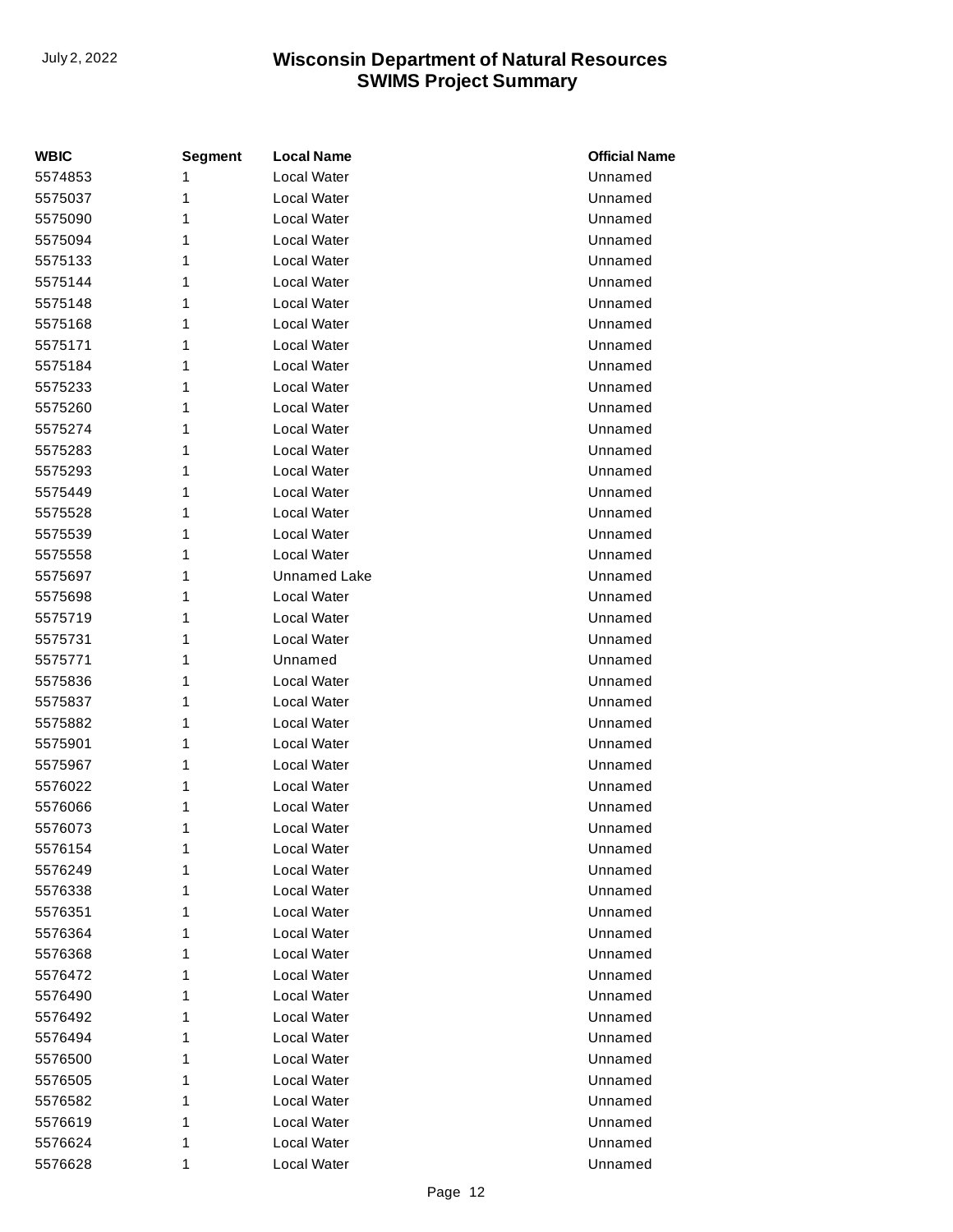| <b>WBIC</b> | <b>Segment</b> | <b>Local Name</b>   | <b>Official Name</b> |
|-------------|----------------|---------------------|----------------------|
| 5576641     | 1              | Local Water         | Unnamed              |
| 5576650     | 1              | Local Water         | Unnamed              |
| 5576657     | 1              | Local Water         | Unnamed              |
| 5576682     | 1              | Unnamed             | Unnamed              |
| 5576685     | 1              | Local Water         | Unnamed              |
| 5576690     | 1              | Lake Brittany       | Lake Brittany        |
| 5576700     | 1              | Local Water         | Unnamed              |
| 5576715     | 1              | Local Water         | Unnamed              |
| 5576730     | 1              | Local Water         | Unnamed              |
| 5576798     | 1              | Local Water         | Unnamed              |
| 5576816     | 1              | Unnamed             | Unnamed              |
| 5576836     | 1              | Local Water         | Unnamed              |
| 5576853     | 1              | <b>Unnamed Lake</b> | Unnamed              |
| 5576909     | 1              | Local Water         | Unnamed              |
| 5576910     | 1              | Local Water         | Unnamed              |
| 5576918     | 1              | Local Water         | Unnamed              |
| 5576932     | 1              | Local Water         | Unnamed              |
| 5576963     | 1              | Local Water         | Unnamed              |
| 5576976     | 1              | Local Water         | Unnamed              |
| 5576992     | 1              | <b>Unnamed Lake</b> | Unnamed              |
| 5577015     | 1              | Local Water         | Unnamed              |
| 5577028     | 1              | Local Water         | Unnamed              |
| 5577042     | 1              | Local Water         | Unnamed              |
| 5577044     | 1              | Local Water         | Unnamed              |
| 5577085     | 1              | Local Water         | Unnamed              |
| 5577173     | 1              | Local Water         | Unnamed              |
| 5577203     | 1              | Local Water         | Unnamed              |
| 5577207     | 1              | Local Water         | Unnamed              |
| 5577213     | 1              | Local Water         | Unnamed              |
| 5577237     | 1              | Local Water         | Unnamed              |
| 5577250     | 1              | Local Water         | Unnamed              |
| 5577267     | 1              | Local Water         | Unnamed              |
| 5577272     | 1              | <b>Local Water</b>  | Unnamed              |
| 5577281     | 1              | Local Water         | Unnamed              |
| 5577287     | 1              | Local Water         | Unnamed              |
| 5577289     | 1              | Local Water         | Unnamed              |
| 5577297     | 1              | Local Water         | Unnamed              |
| 5577303     | 1              | Local Water         | Unnamed              |
| 5577310     | 1              | Local Water         | Unnamed              |
| 5577311     | 1              | Local Water         | Unnamed              |
| 5577313     | 1              | Local Water         | Unnamed              |
| 5577315     | 1              | Local Water         | Unnamed              |
| 5577323     | 1              | Local Water         | Unnamed              |
| 5577325     | 1              | Local Water         | Unnamed              |
| 5577326     | 1              | Local Water         | Unnamed              |
| 5577328     | 1              | Local Water         | Unnamed              |
| 5577341     | 1              | Local Water         | Unnamed              |
| 5577348     | 1              | Local Water         | Unnamed              |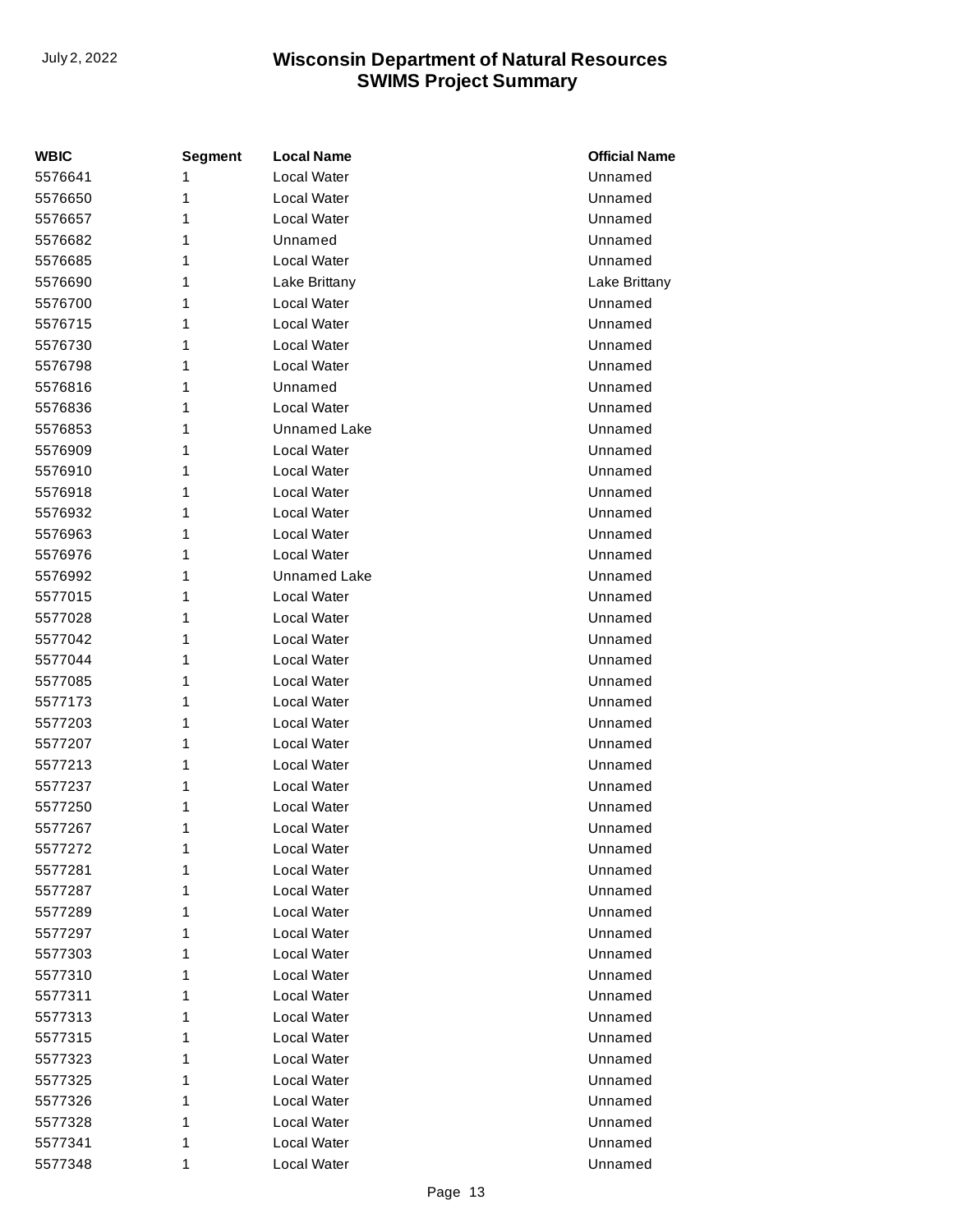| <b>WBIC</b> | <b>Segment</b> | <b>Local Name</b> | <b>Official Name</b> |
|-------------|----------------|-------------------|----------------------|
| 5577353     | 1              | Local Water       | Unnamed              |
| 5577354     | 1              | Local Water       | Unnamed              |
| 5577356     | 1              | Local Water       | Unnamed              |
| 5577357     | 1              | Local Water       | Unnamed              |
| 5577367     | 1              | Local Water       | Unnamed              |
| 5577370     | 1              | Local Water       | Unnamed              |
| 5577380     | 1              | Local Water       | Unnamed              |
| 5577384     | 1              | Local Water       | Unnamed              |
| 5577387     | 1              | Local Water       | Unnamed              |
| 5577388     | 1              | Local Water       | Unnamed              |
| 5577389     | 1              | Local Water       | Unnamed              |
| 5577391     | 1              | Local Water       | Unnamed              |
| 5577403     | 1              | Local Water       | Unnamed              |
| 5577415     | 1              | Local Water       | Unnamed              |
| 5577417     | 1              | Local Water       | Unnamed              |
| 5577419     | 1              | Local Water       | Unnamed              |
| 5577420     | 1              | Local Water       | Unnamed              |
| 5577426     | 1              | Local Water       | Unnamed              |
| 5577430     | 1              | Local Water       | Unnamed              |
| 5577437     | 1              | Local Water       | Unnamed              |
| 5577438     | 1              | Local Water       | Unnamed              |
| 5577444     | 1              | Local Water       | Unnamed              |
| 5577450     | 1              | Local Water       | Unnamed              |
| 5577458     | 1              | Local Water       | Unnamed              |
| 5577463     | 1              | Local Water       | Unnamed              |
| 5577465     | 1              | Local Water       | Unnamed              |
| 5577469     | 1              | Local Water       | Unnamed              |
| 5577472     | 1              | Local Water       | Unnamed              |
| 5577473     | 1              | Local Water       | Unnamed              |
| 5577476     | 1              | Local Water       | Unnamed              |
| 5577478     | 1              | Local Water       | Unnamed              |
| 5577482     | 1              | Local Water       | Unnamed              |
| 5577483     | 1              | Local Water       | Unnamed              |
| 5577484     | 1              | Local Water       | Unnamed              |
| 5577486     | 1              | Local Water       | Unnamed              |
| 5577498     | 1              | Local Water       | Unnamed              |
| 5577501     | 1              | Local Water       | Unnamed              |
| 5577502     | 1              | Local Water       | Unnamed              |
| 5577503     | 1              | Local Water       | Unnamed              |
| 5577516     | 1              | Local Water       | Unnamed              |
| 5577521     | 1              | Local Water       | Unnamed              |
| 5577524     | 1              | Local Water       | Unnamed              |
| 5577527     | 1              | Local Water       | Unnamed              |
| 5577542     | 1              | Local Water       | Unnamed              |
| 5577543     | 1              | Local Water       | Unnamed              |
| 5577547     | 1              | Local Water       | Unnamed              |
| 5589731     | 1              | Local Water       | Unnamed              |
| 5589736     | 1              | Local Water       | Unnamed              |